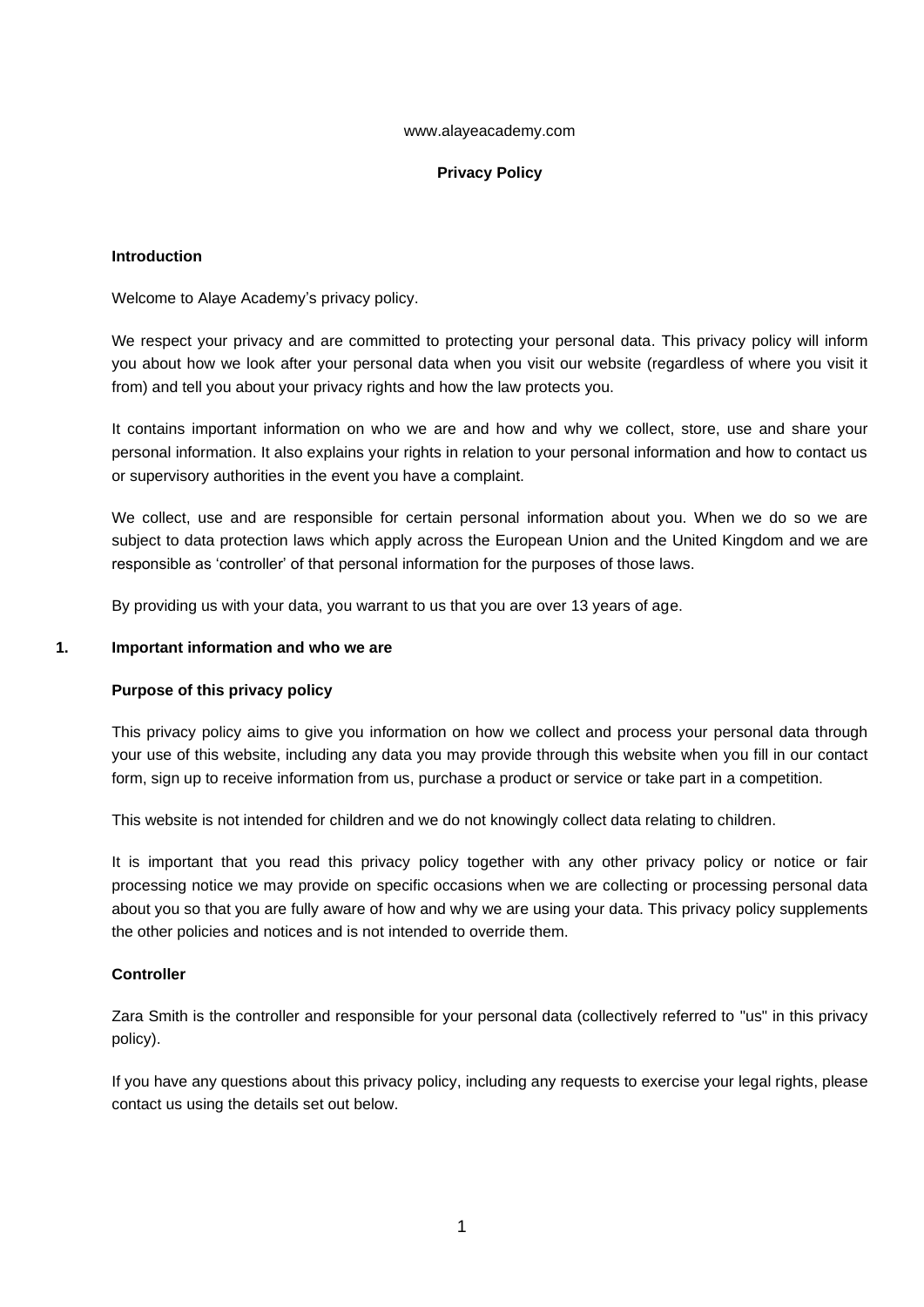# <span id="page-1-0"></span>**Contact details**

If you have any questions about this privacy policy or our privacy practices, please contact us. Our full details are:

Full name of legal entity: Alaye Academy

Name or title of person to contact: Miss Z Smith

Email address: info@alayeacademy.com

Postal address: 11 Highfield Close, Barnby Dun, Doncaster, S Yorkshire, UK.

You have the right to make a complaint at any time to the Information Commissioner's Office (ICO), the UK supervisory authority for data protection issues (www.ico.org.uk). However, we care deeply about your data protection rights and we would appreciate the chance to deal with your concerns before you approach the ICO so please contact us using the details above in the first instance.

# **Your duty to inform us of changes**

It is important that the personal data we hold about you is accurate and current. Please keep us informed if your personal data changes during your relationship with us.

# **Third-party links**

This website may include links to third-party websites, plug-ins and applications. Clicking on those links or enabling those connections may allow third parties to collect or share data about you. We do not control these third-party websites and are not responsible for their privacy statements. When you leave our website, we encourage you to read the privacy policy or notice of every website you visit.

## **2. The data we collect about you**

Personal data, or personal information, means any information about an individual from which that person can be identified. It does not include data where the identity has been removed (anonymous data).

We may collect, use, store and transfer different kinds of personal data about you which we have grouped together as follows:

- **Identity Data** includes first name, last name, username or similar identifier, title, date of birth and gender.
- **Contact Data** includes billing address, delivery or postal address, email address and telephone numbers.
- **Financial Data** includes bank account and payment card details.
- **Transaction Data** includes details about payments to and from you and other details of products and services you have purchased from us.
- **Technical Data** includes internet protocol (IP) address, your login data, browser type and version, time zone setting and location, browser plug-in types and versions, operating system and platform and other technology on the devices you use to access this website.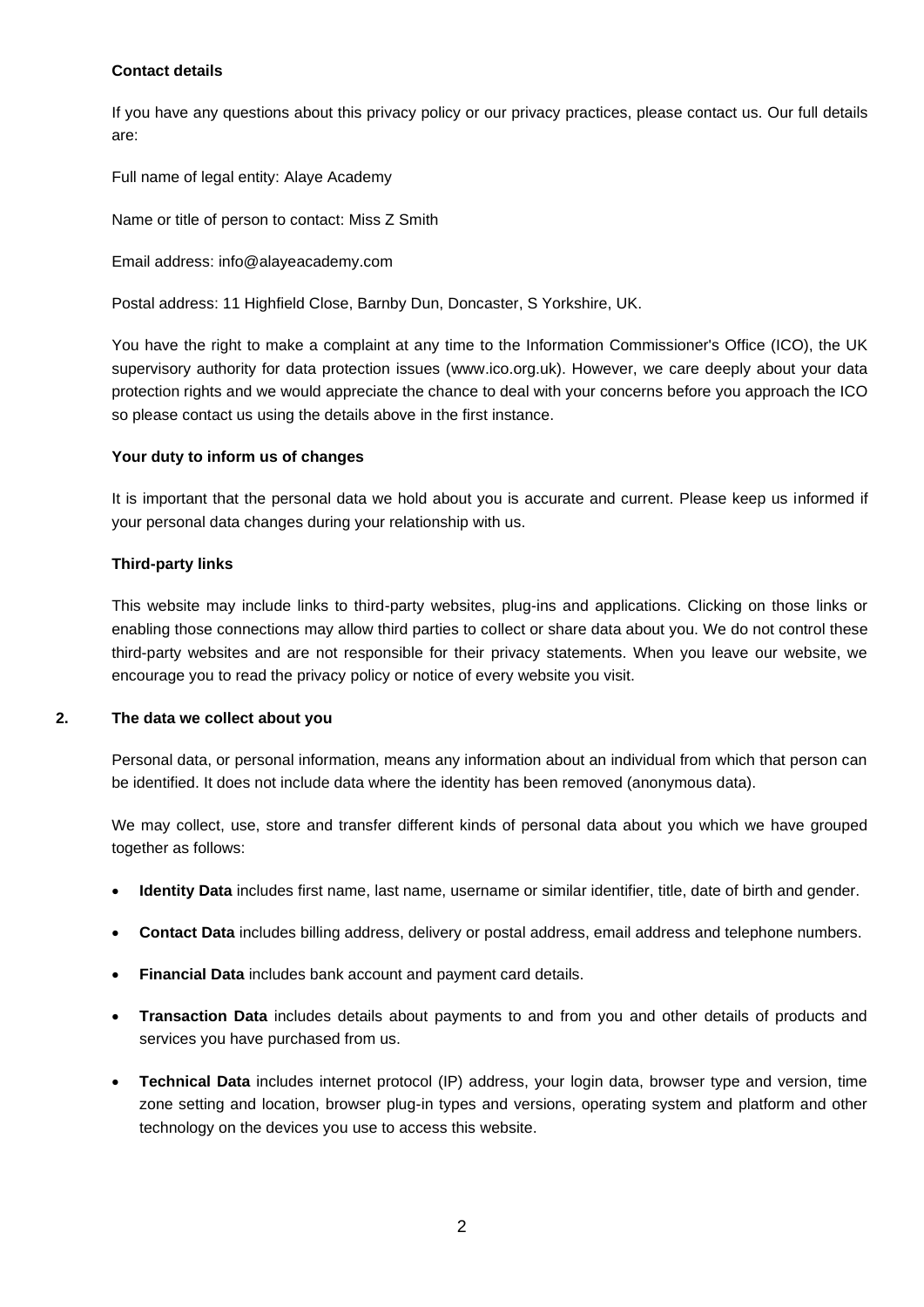- **Profile Data** includes your username and password, purchases or orders made by you, your interests, preferences, feedback and survey responses.
- **Usage Data** includes information about how you use our website, products and services.
- **Marketing and Communications Data** includes your preferences in receiving marketing from us and our third parties and your communication preferences.

We also collect, use and share Aggregated Data such as statistical or demographic data for any purpose. Aggregated Data may be derived from your personal data but is not considered personal data in law as this data does **not** directly or indirectly reveal your identity. For example, we may aggregate your Usage Data to calculate the percentage of users accessing a specific website feature.

## **Sensitive Data**

Sensitive data refers to data that includes details about your race or ethnicity, religious or philosophical beliefs, sex life, sexual orientation, political opinions, trade union membership, information about your health and genetic and biometric data, and criminal convictions and offences.

We do not collect any other sensitive data about you other than information about your overall health for client record keeping which we legally have to collect.

We require your explicit consent for processing sensitive data, so when you submit your details on the consultation form, we will asking you to confirm your explicit consent to this processing, however no information is ever sold on to a third party.

### **3. How is your personal data collected?**

We use different methods to collect data from and about you including through:

- **Direct interactions.** You may give us your Identity, Contact and Financial Data by filling in forms or by corresponding with us by post, phone, email or otherwise. This includes personal data you provide when you (where applicable):
	- apply for our products or services;
	- create an account on our website;
	- subscribe to our service or publications;
	- request marketing to be sent to you;
	- enter a competition, promotion or survey; or
	- give us some feedback or contact us.
- **Automated technologies or interactions.** As you interact with our website, we may automatically collect Technical Data about your equipment, browsing actions and patterns. We collect this personal data by using cookies and other similar technologies.
- **Analytics** We may receive technical personal data about you from analytics providers such as Google.
- We may receive Contact, Financial and Transaction Data from providers of technical, payment and delivery services such as Paypal.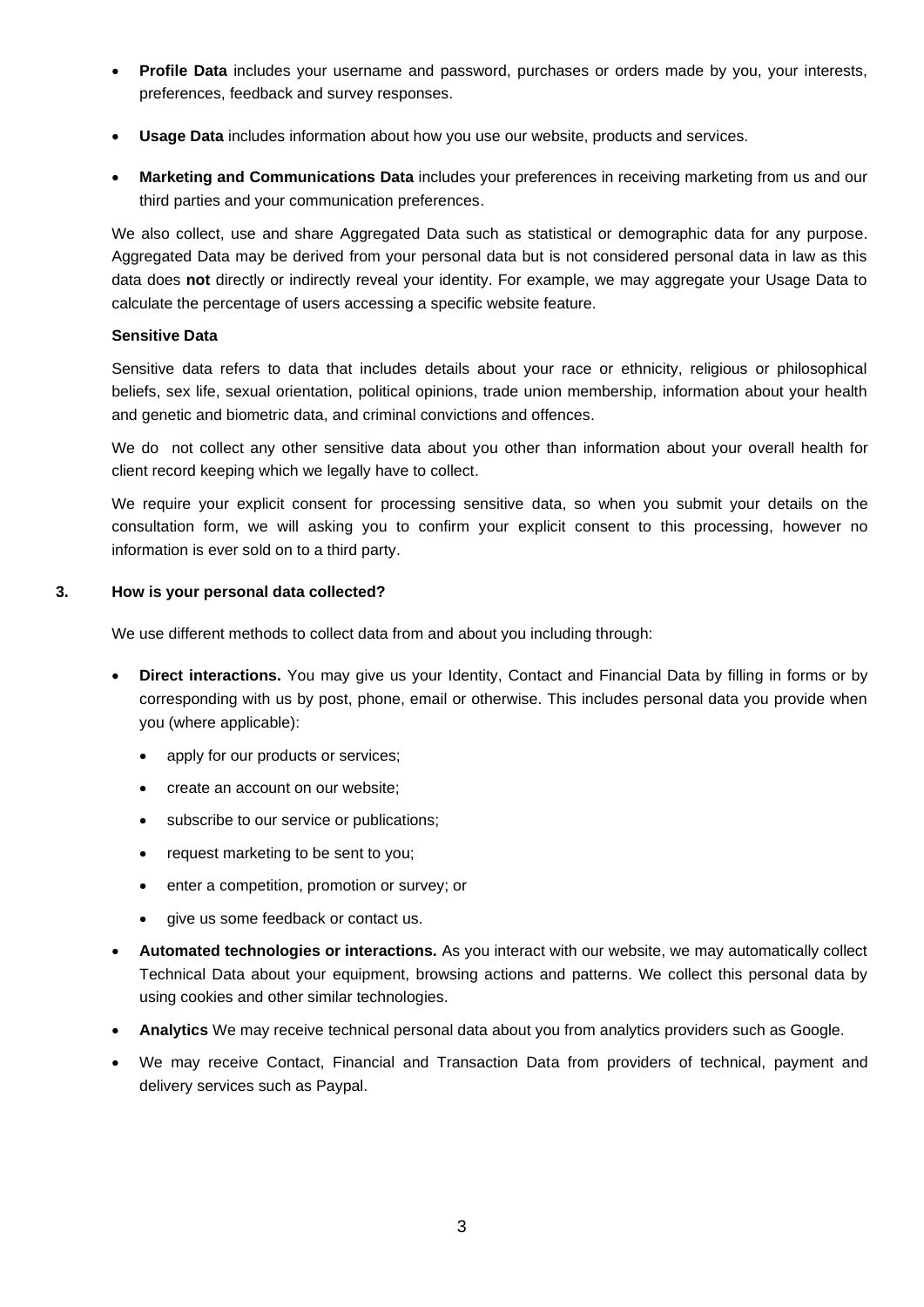## **4. How we use your personal data**

We will only use your personal data when the law allows us to. Most commonly, we will use your personal data in the following circumstances:

- Where we need to perform the contract we are about to enter into or have entered into with you.
- Where we need to comply with a legal or regulatory obligation.
- To keep you updated about our products and services where you have consented to this. We shall send this information to you by email. You have the right to withdraw consent to marketing at any time by clicking on the 'unsubscribe' button in our emails.

## **Purposes for which we will use your personal data**

We have set out below, in a table format, a description of all the ways we plan to use your personal data, and which of the legal bases we rely on to do so. We have also identified what our legitimate interests are where appropriate.

Note that we may process your personal data for more than one lawful ground depending on the specific purpose for which we are using your data.

| <b>Purpose/Activity</b>                                                                                                                                                                 | Type of data      | Lawful basis for processing<br>including<br>basis of legitimate interest          |
|-----------------------------------------------------------------------------------------------------------------------------------------------------------------------------------------|-------------------|-----------------------------------------------------------------------------------|
| To register you as a new customer                                                                                                                                                       | (a) Identity      | Performance of a contract with you                                                |
|                                                                                                                                                                                         | (b) Contact       |                                                                                   |
| To process and deliver your order<br>including:<br>(a) Manage payments, fees and<br>charges<br>(b) Collect and recover money owed<br>to us                                              | (a) Identity      | (a) Performance of a contract with you                                            |
|                                                                                                                                                                                         | (b) Contact       | (b) Necessary for our legitimate interests (to                                    |
|                                                                                                                                                                                         | (c) Financial     | recover debts due to us)                                                          |
|                                                                                                                                                                                         | (d) Transaction   |                                                                                   |
|                                                                                                                                                                                         | (e) Marketing and |                                                                                   |
|                                                                                                                                                                                         | Communications    |                                                                                   |
| To manage our relationship with you<br>which will include:<br>(a) Notifying you about changes to<br>our terms or privacy policy<br>(b) Asking you to leave a review or<br>take a survey | (a) Identity      | (a) Performance of a contract with you                                            |
|                                                                                                                                                                                         | (b) Contact       | (b) Necessary to comply with a legal obligation                                   |
|                                                                                                                                                                                         | (c) Profile       | (c) Necessary for our legitimate interests (to                                    |
|                                                                                                                                                                                         | (d) Marketing and | keep our records updated and to study how<br>customers use our products/services) |
|                                                                                                                                                                                         | Communications    |                                                                                   |
| To enable you to partake in a<br>competition or complete a survey                                                                                                                       | (a) Identity      | (a) Performance of a contract with you                                            |
|                                                                                                                                                                                         | (b) Contact       | (b) Necessary for our legitimate interests (to                                    |
|                                                                                                                                                                                         | (c) Profile       | customers<br>study<br>how<br>use<br>our                                           |
|                                                                                                                                                                                         |                   | products/services, to develop them and grow                                       |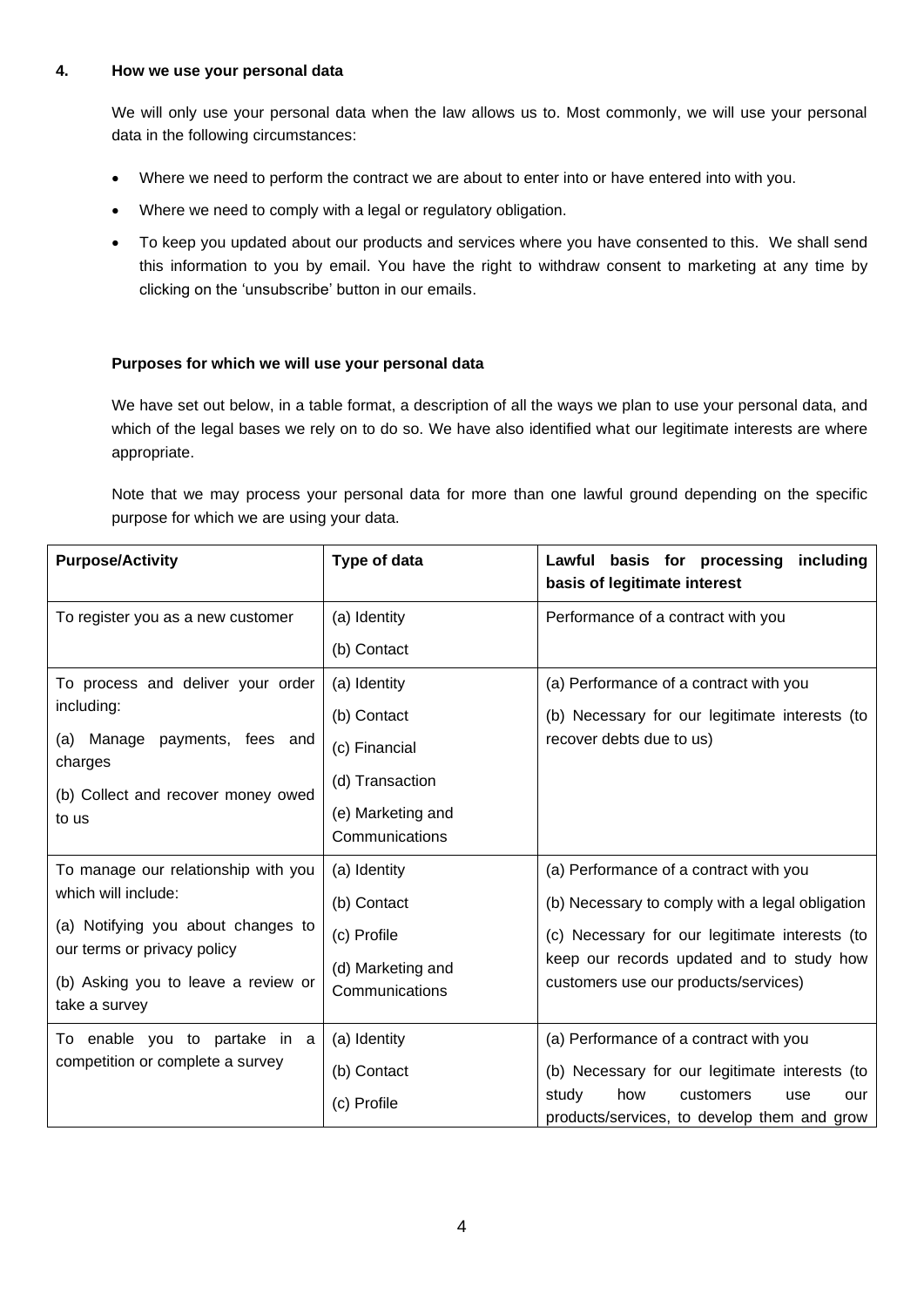|                                                                                                                                                                                                             | (d) Usage                                                                                                       | our business)                                                                                                                                                                                                                                                                                                                       |
|-------------------------------------------------------------------------------------------------------------------------------------------------------------------------------------------------------------|-----------------------------------------------------------------------------------------------------------------|-------------------------------------------------------------------------------------------------------------------------------------------------------------------------------------------------------------------------------------------------------------------------------------------------------------------------------------|
|                                                                                                                                                                                                             | (e) Marketing and<br>Communications                                                                             |                                                                                                                                                                                                                                                                                                                                     |
| administer<br>and<br>protect our<br>To<br>business and this website (including<br>troubleshooting,<br>data<br>analysis,<br>maintenance,<br>testing,<br>system<br>support, reporting and hosting of<br>data) | (a) Identity<br>(b) Contact<br>(c) Technical                                                                    | (a) Necessary for our legitimate interests (for<br>business,<br>provision<br>running<br>our<br>οf<br>administration and IT services,<br>network<br>security, to prevent fraud and in the context of<br>business<br>reorganisation<br>a<br>group<br>or<br>restructuring exercise)<br>(b) Necessary to comply with a legal obligation |
| To deliver relevant website content<br>and advertisements to you<br>and<br>understand<br>the<br>or<br>measure<br>effectiveness of the advertising we<br>serve to you                                        | (a) Identity<br>(b) Contact<br>(c) Profile<br>(d) Usage<br>(e) Marketing and<br>Communications<br>(f) Technical | Necessary for our legitimate interests (to study<br>how customers use our products/services, to<br>develop them, to grow our business and to<br>inform our marketing strategy)                                                                                                                                                      |
| To use data analytics to improve our<br>website,<br>products/services,<br>relationships<br>customer<br>marketing,<br>and experiences                                                                        | (a) Technical<br>(b) Usage                                                                                      | Necessary for our legitimate interests (to<br>define types of customers for our products and<br>services, to keep our website updated and<br>relevant, to develop our business and to<br>inform our marketing strategy)                                                                                                             |
| make<br>Т٥<br>suggestions<br>and<br>recommendations<br>to<br>about<br>you<br>goods or services that may be of<br>interest to you                                                                            | (a) Identity<br>(b) Contact<br>(c) Technical<br>(d) Usage<br>(e) Profile                                        | Necessary for our legitimate interests<br>(to<br>develop our products/services and grow our<br>business)                                                                                                                                                                                                                            |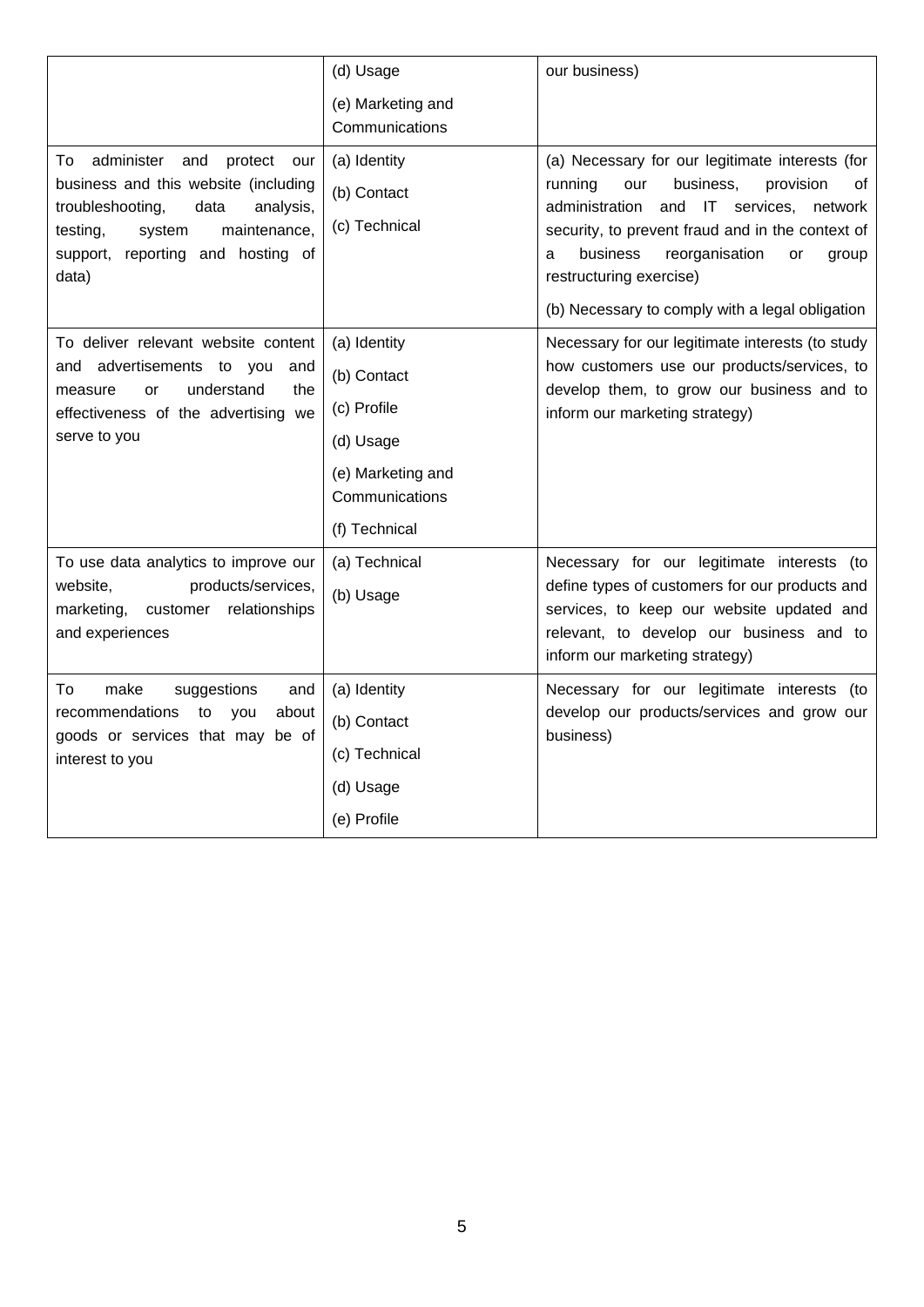# **Marketing**

We strive to provide you with choices regarding certain personal data uses, particularly around marketing and advertising. Our lawful ground for processing your personal data to send you marketing communications is either your consent or our legitimate interests (namely to grow our business).

Under the Privacy and Electronic Communications Regulations, we may send you marketing communications from us if (i) you made a purchase or asked for information from us about our goods or services or (ii) you agreed to receive marketing communications and in each case you have not opted out of receiving such communications since. Under these regulations, if you are a limited company, we may send you marketing emails without your consent. However you can still opt out of receiving marketing emails from us at any time.

## **Promotional offers from us**

We may use your Identity, Contact, Technical, Usage and Profile Data to form a view on what we think you may want or need, or what may be of interest to you. This is how we decide which products, services and offers may be relevant for you (we call this marketing).

You will receive marketing communications from us if you have requested information from us or purchased goods or services from us and, in each case, you have not opted out of receiving that marketing.

## **Third-party marketing**

We do not share your personal data with any third parties.

### **Cookies**

You can set your browser to refuse all or some browser cookies, or to alert you when websites set or access cookies. If you disable or refuse cookies, please note that some parts of this website may become inaccessible or not function properly. For more information about the cookies we use, please see our cookie policy.

#### **Change of purpose**

We will only use your personal data for the purposes for which we collected it, unless we reasonably consider that we need to use it for another reason and that reason is compatible with the original purpose.

Please note that we may process your personal data without your knowledge or consent, in compliance with the above rules, where this is required or permitted by law.

## **5. Disclosures of your personal data**

We may have to share your personal data with the parties set out below for the purposes set out in the table in paragraph 4 above:

- External Third Parties such as service providers, professional advisers, HMRC and regulators; and
- Third parties to whom we may choose to sell, transfer, or merge parts of our business or our assets. Alternatively, we may seek to acquire other businesses or merge with them. If a change happens to our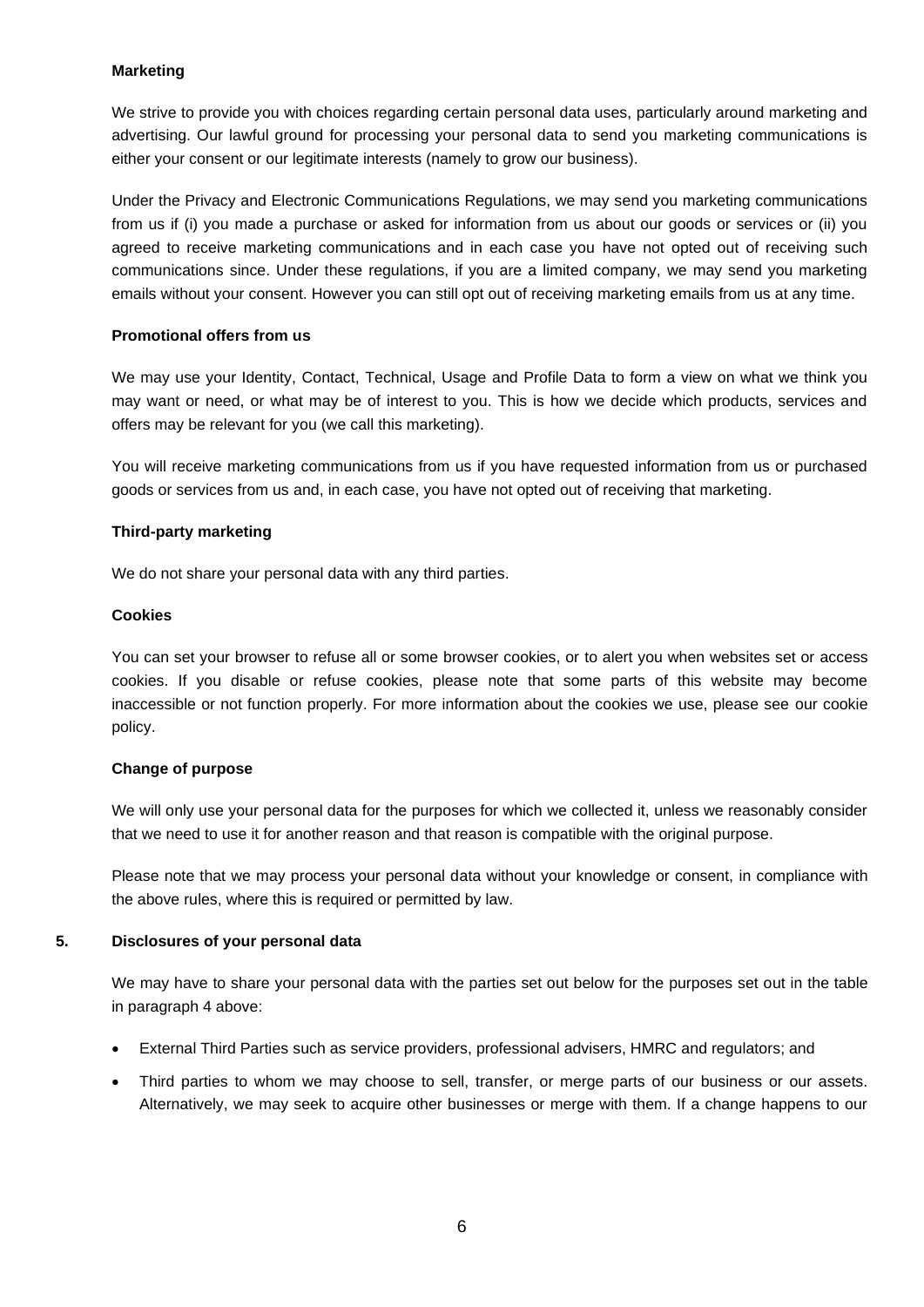business, then the new owners may use your personal data in the same way as set out in this privacy policy.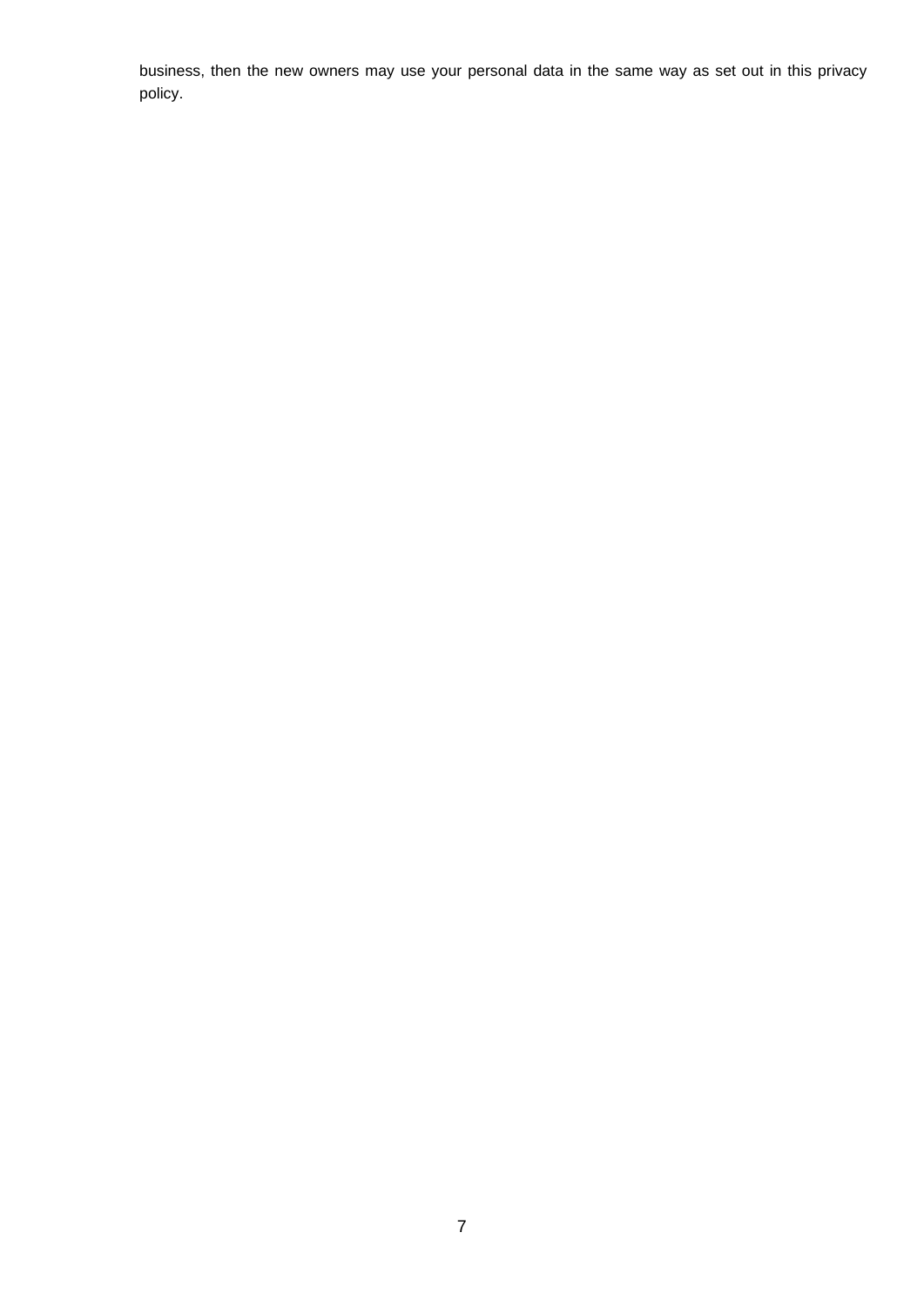We require all third parties to respect the security of your personal data and to treat it in accordance with the law. We do not allow our third-party service providers to use your personal data for their own purposes and only permit them to process your personal data for specified purposes and in accordance with our instructions.

### **6. International transfers**

We do not transfer your personal data outside the European Economic Area (**EEA**)

## **7. Data security**

We have put in place appropriate security measures to prevent your personal data from being accidentally lost, used or accessed in an unauthorised way, altered or disclosed. In addition, we limit access to your personal data to those employees, agents, contractors and other third parties who have a business need to know. They will only process your personal data on our instructions and they are subject to a duty of confidentiality.

We have put in place procedures to deal with any suspected personal data breach and will notify you and any applicable regulator of a breach where we are legally required to do so.

# **8. Data retention**

## **How long will you use my personal data for?**

We will only retain your personal data for as long as necessary to fulfil the purposes we collected it for, including for the purposes of satisfying any legal, accounting, or reporting requirements. We may retain your personal data for a longer period in the event of a complaint or if we reasonably believe there is a prospect of litigation in respect to our relationship with you.

To determine the appropriate retention period for personal data, we consider the amount, nature, and sensitivity of the personal data, the potential risk of harm from unauthorised use or disclosure of your personal data, the purposes for which we process your personal data and whether we can achieve those purposes through other means, and the applicable legal requirements.

By law we have to keep basic information about our customers (including Contact, Identity, Financial and Transaction Data) for six years after they cease being customers for tax purposes.

If you are not a customer we shall retain your data for 2 years following your last engagement with us.

In some circumstances you can ask us to delete your data: see 'Request erasure' below for further information.

In some circumstances we may anonymise your personal data (so that it can no longer be associated with you) for research or statistical purposes in which case we may use this information indefinitely without further notice to you.

# **9. Your legal rights**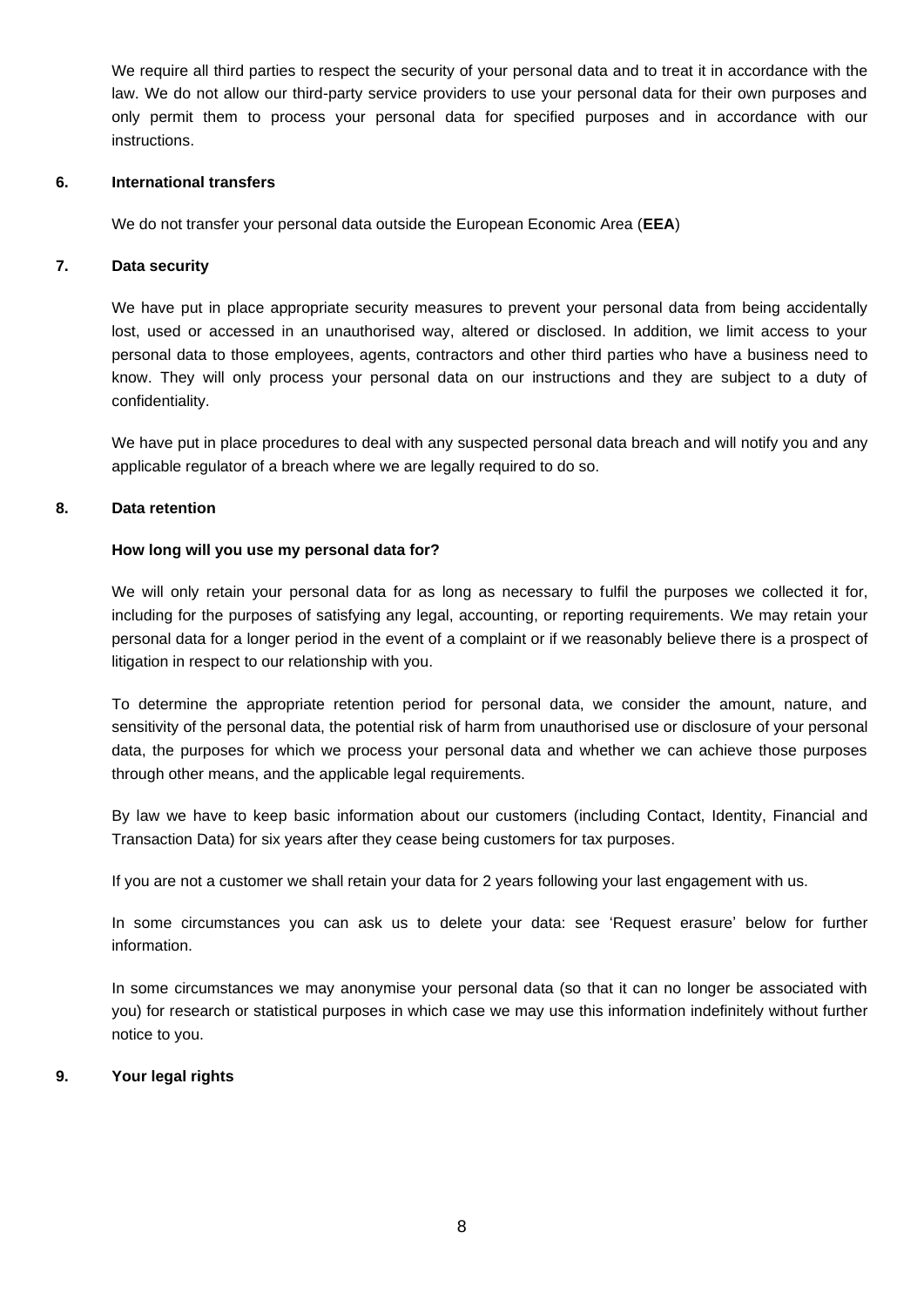Under certain circumstances, you have the following rights under data protection laws in relation to your personal data:

- Request access to your personal data.
- Request correction of your personal data.
- Request erasure of your personal data.
- Object to processing of your personal data.
- Request restriction of processing your personal data.
- Request transfer of your personal data.
- Right to withdraw consent.

If you wish to exercise any of the rights set out above, please [contact us](#page-1-0) *hello@zarasmith.org*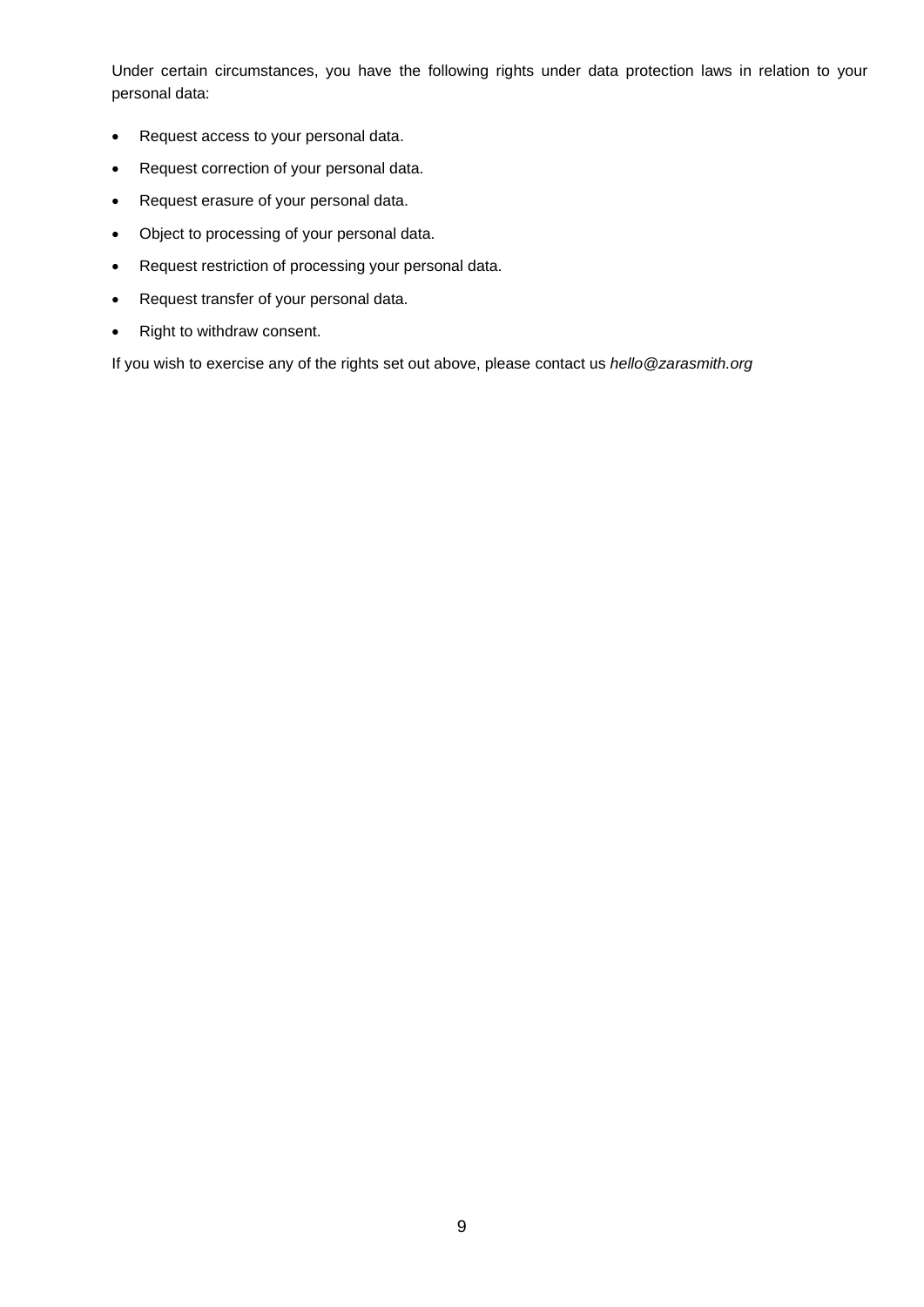## **No fee usually required**

You will not have to pay a fee to access your personal data (or to exercise any of the other rights). However, we may charge a reasonable fee if your request is clearly unfounded, repetitive or excessive. Alternatively, we may refuse to comply with your request in these circumstances.

# **Changes to this privacy policy**

We may change this privacy policy from time to time – when we do we shall inform you via our website.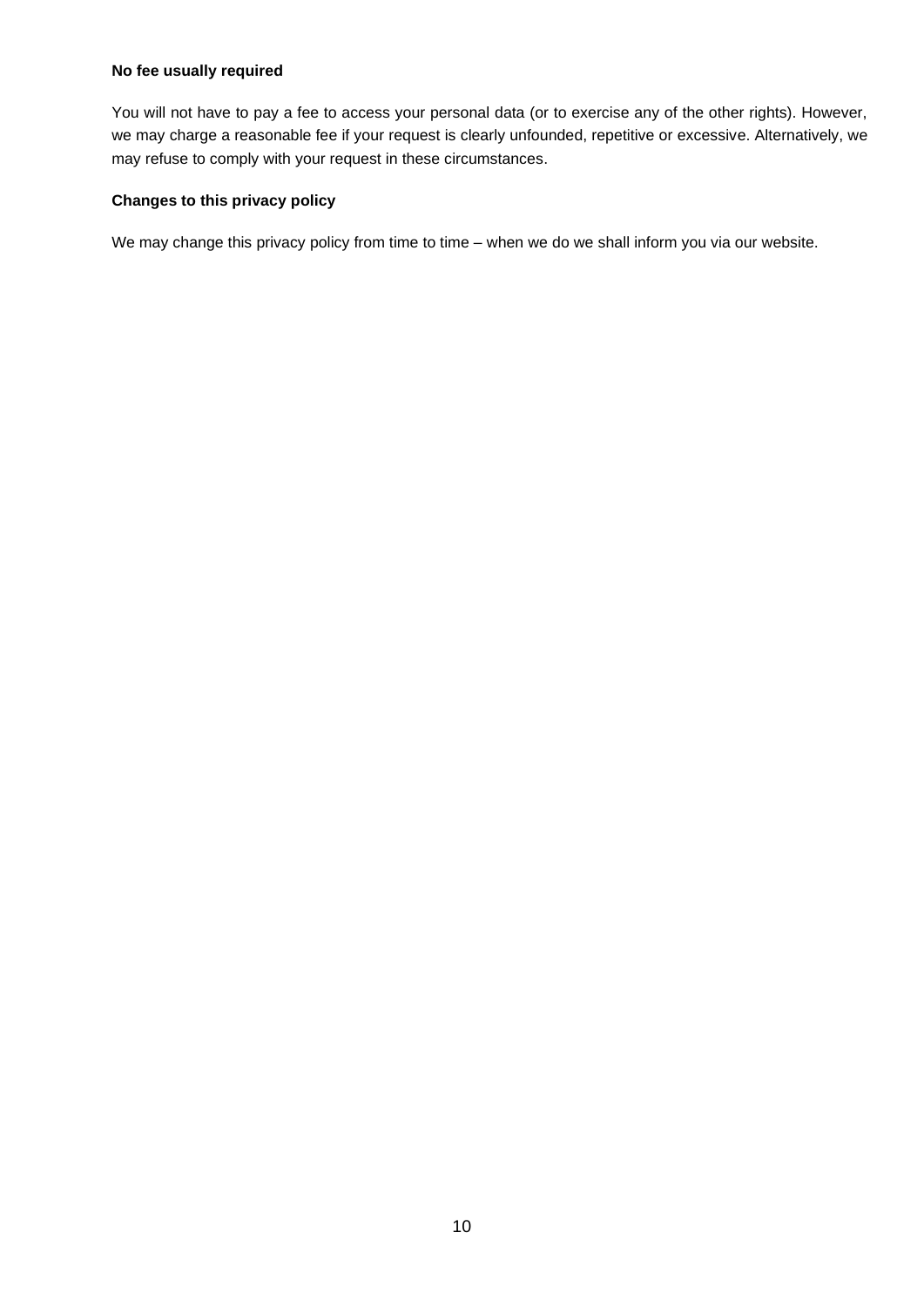#### [www.alayea](http://www.zarasmith.org/)cademy.com

1 Website terms of use

### **2 About my Terms**

- 2.1 Thank you so much for visiting my website (the Site).These Terms explain how you may use this Site.
- 2.2 References in these Terms to the Site includes all associated web pages.
- 2.3 You should read these Terms carefully before using the Site.
- 2.4 By accessing or using the Site or otherwise indicating your consent, you agree to be bound by these Terms and the documents referred to in them.
- 2.5 If you do not agree with or accept any of these Terms, you should stop using the Site immediately.
- 2.6 If you have any questions about the Site, please contact me by e-mail: info@alayeacademy.com

### **2.7 Definitions**

| <b>Content</b>                                                     | means any text, images, video, audio or other multimedia content, software<br>or other information or material submitted to or on the Site;                 |
|--------------------------------------------------------------------|-------------------------------------------------------------------------------------------------------------------------------------------------------------|
| Terms                                                              | means these terms and conditions of use as updated from time to time<br>under clause 15;                                                                    |
| Acceptable use policy                                              | means the policy set out at the end of these Terms                                                                                                          |
| <b>Cookie policy</b>                                               | means the policy which governs how I use cookies in the Site;                                                                                               |
| I, me or my                                                        | means Zara Smith trading as Alaye Academy of 11 Highfield Close, Barnby<br>Dun, Doncaster, South Yorkshire. UK                                              |
|                                                                    |                                                                                                                                                             |
| Online terms and conditions for the<br>supply of goods or services | means any terms and conditions which will apply to you ordering goods or<br>services using the Site;                                                        |
| <b>Privacy policy</b>                                              | means the policy which governs how I process any personal data collected<br>from you;                                                                       |
| <b>Submission</b>                                                  | means any text, images, video, audio or other multimedia content, software<br>or other information or material submitted by you or other users to the Site; |

2.8 Your use of the Site means that you must also comply with my Acceptable Use policy, my Privacy policy, my Cookie policy and my Online terms and conditions for the supply of goods or services, where applicable.

### **3 Using the Site**

- 3.1 The Site is for your personal use only.
- 3.2 You agree that you are solely responsible for any costs and expenses you may incur in relation to your use of the Site.
- 3.3 I seek to make the Site as accessible as possible. If you have any difficulties using the Site, please contact me at info@alayeacademy.com
- 3.4 I may prevent or suspend your access to the Site if you do not comply with any part of these Terms, any terms or policies to which they refer or any applicable law.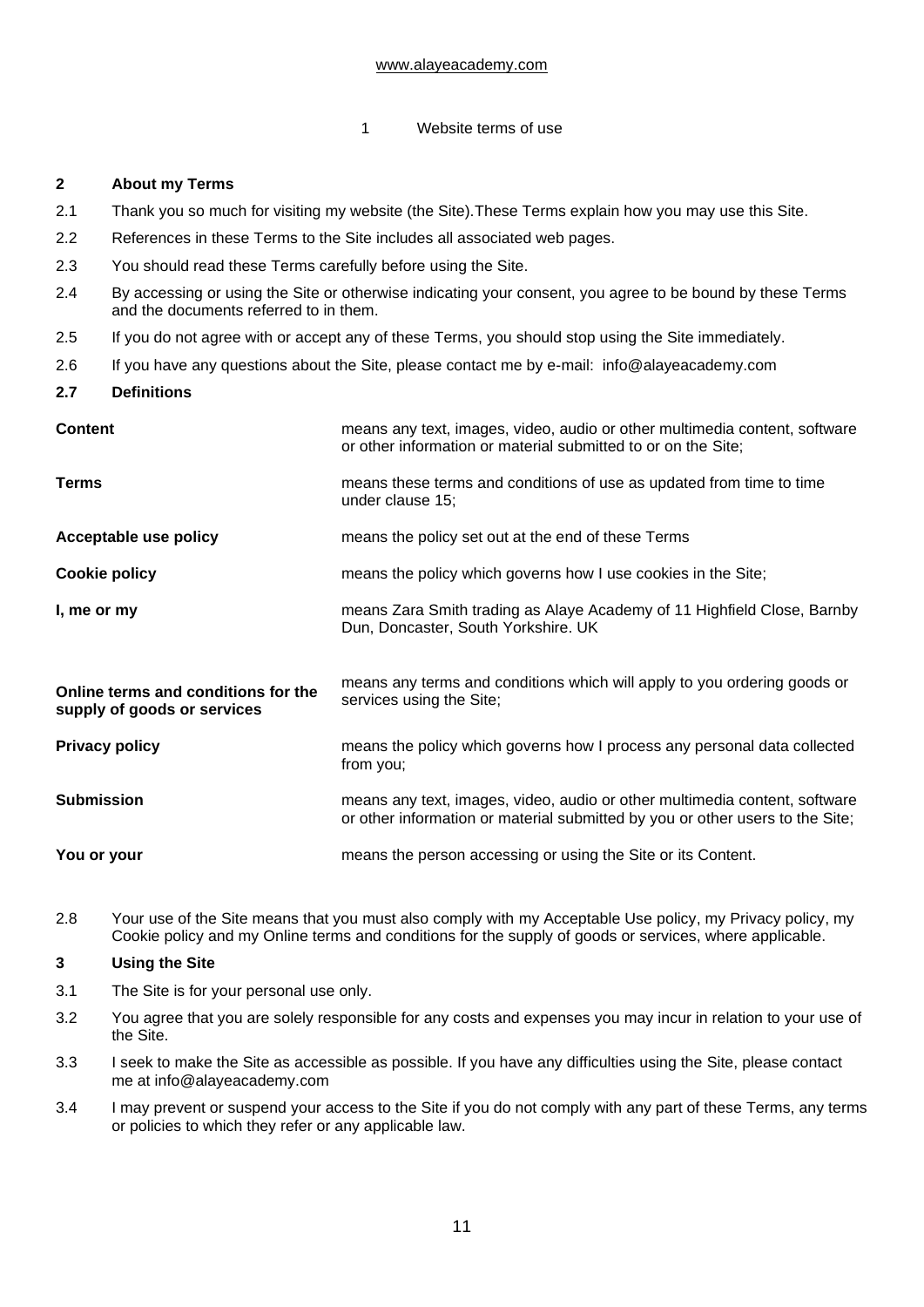## **4 Ownership, use and intellectual property rights**

- 4.1 This Site and all intellectual property rights in it including but not limited to any Content are owned by me. Intellectual property rights means rights such as: copyright, trademarks, domain names, design rights, database rights, patents and all other intellectual property rights of any kind whether or not they are registered or unregistered (anywhere in the world). I reserve all of my rights in any intellectual property in connection with these Terms. This means, for example, that I remain owner of them and free to use them as I see fit.
- 4.2 Nothing in these Terms grants you any legal rights in the Site other than as necessary to enable you to access the Site.

## **5 Submitting information to the Site**

- 5.1 While I try to make sure that the Site is secure, I cannot guarantee the security of any information that you supply to me and therefore I cannot quarantee that it will be kept confidential. For that reason, you should not submit to the Site any information that you regard as confidential, commercially sensitive or valuable.
- 5.2 I may use any Submissions as I see reasonably fit on a free-of-charge basis. I shall not be legally responsible to you or anybody else for any use of Submissions.

## **6 Accuracy of information and availability of the Site**

- 6.1 While I try to make sure that the Site is accurate, up-to-date and free from bugs, I cannot promise that it will be. Furthermore, I cannot promise that the Site will be fit or suitable for any purpose. Any reliance that you may place on the information on this Site is at your own risk.
- 6.2 I may suspend or terminate operation of the Site at any time as I see fit.
- 6.3 Content is provided for your general information purposes only and to inform you about me and my products and news, features, services and other websites that may be of interest. It does not constitute technical, financial or legal advice or any other type of advice and should not be relied on for any purposes.
- 6.4 While I try to make sure that the Site is available for your use, I do not promise that the Site is available at all times nor do I promise the uninterrupted use by you of the Site.

### **7 Hyperlinks and third party sites**

The Site may contain hyperlinks or references to third party websites other than the Site. Any such hyperlinks or references are provided for your convenience only. I have no control over third party websites and accept no legal responsibility for any content, material or information contained in them. The display of any hyperlink and reference to any third party website does not mean that I endorse that third party's website, products or services. Your use of a third party site may be governed by the terms and conditions of that third party site.

## **Acceptable Use Policy**

## **8 Acceptable use**

- 8.1 As a condition of your use of the Site, you agree:
	- 8.1.1 not to use the Site for any purpose that is unlawful under any applicable law or prohibited by these Terms
	- 8.1.2 not to use the Site to commit any act of fraud;
	- 8.1.3 not to use the Site to distribute viruses or malware or other similar harmful software code;
	- 8.1.4 not to use the Site for purposes of promoting unsolicited advertising or sending spam;
	- 8.1.5 not to use the Site to simulate communications from me or another service or entity in order to collect identity information, authentication credentials, or other information ('phishing');
	- 8.1.6 not to use the Site in any manner that disrupts the operation of my Site or business or the website or business of any other entity;
	- 8.1.7 not to use the Site in any manner that harms minors;
	- 8.1.8 not to promote any unlawful activity;
	- 8.1.9 not to represent or suggest that I endorse any other business, product or service unless I have separately agreed to do so in writing;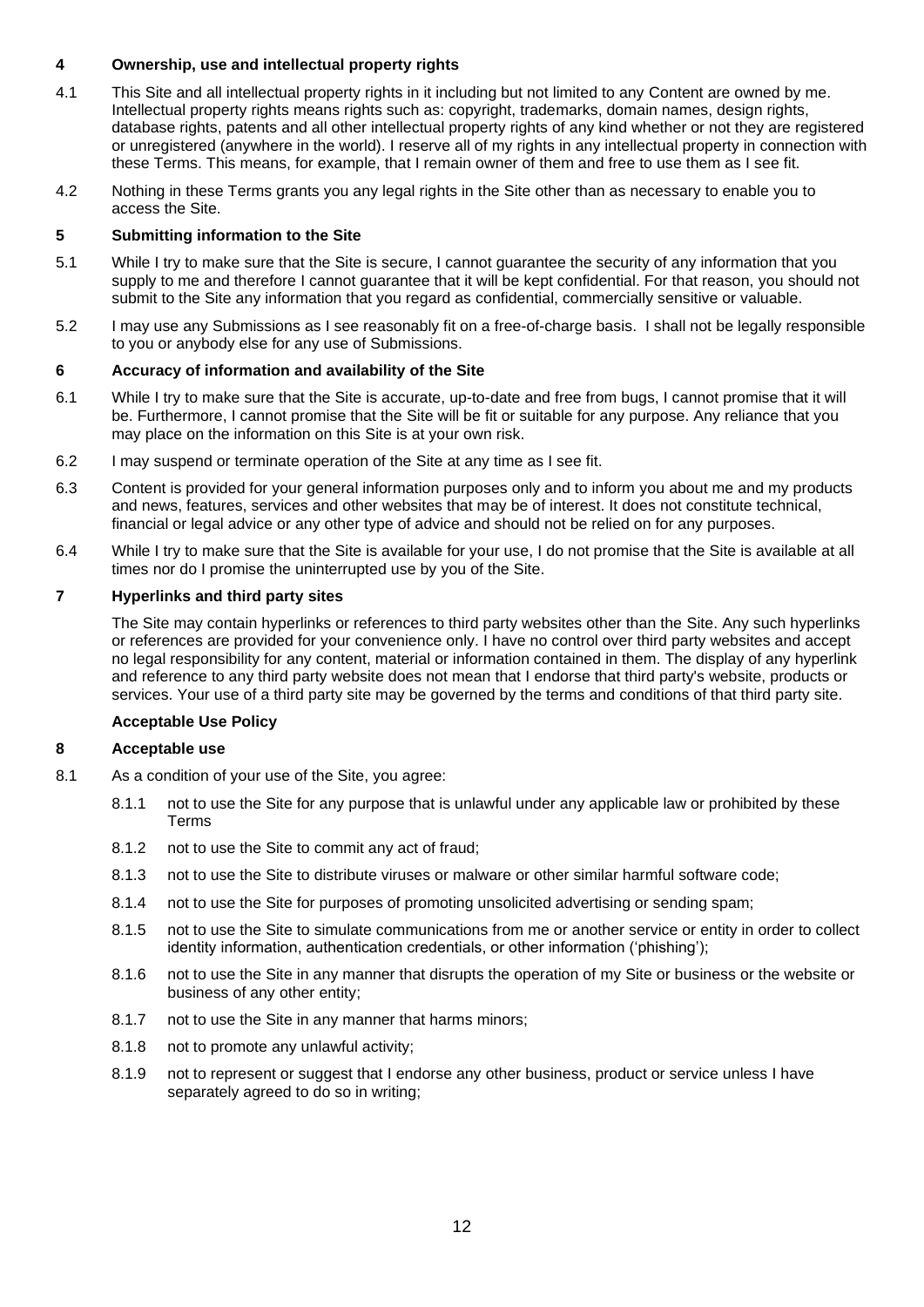- 8.1.10 not to use the Site to gain unauthorised access to or use of computers, data, systems, accounts or networks; and
- 8.1.11 not to attempt to circumvent password or user authentication methods.

# **9 Interactive services**

- 9.1 I may make interactive services available on the Site, for example areas where you can comment on Content.
- 9.2 I am not obliged to monitor or moderate Submissions to my interactive services. Where I do monitor or moderate Submissions I shall indicate how this is performed and who should be contacted in relation to any Submission of concern to you.
- 9.3 I may remove or edit any Submissions to any of my interactive services whether they are moderated or not.
- 9.4 Any Submission you make must comply with my Submission standards set out below.

# **10 Submission standards**

- 10.1 Any Submission or communication to users of my Site must conform to standards of accuracy, decency and lawfulness, which shall be applied in my discretion, acting reasonably. In particular, you warrant that any Submission or communication is:
	- 10.1.1 your own original work and lawfully submitted;
	- 10.1.2 factually accurate or your own genuinely held belief;
	- 10.1.3 provided with the necessary consent of any third party;
	- 10.1.4 not defamatory or likely to give rise to an allegation of defamation;
	- 10.1.5 not offensive, obscene, sexually explicit, discriminatory or deceptive; and
	- 10.1.6 unlikely to cause offence, embarrassment or annoyance to others.

# **11 Linking and framing**

- 11.1 You may create a link to my Site from another website without my prior written consent provided no such link:
	- 11.1.1 creates a frame or any other browser or border environment around the content of my Site;
	- 11.1.2 implies that I endorse your products or services or any of the products or services of, or available through, the website on which you place a link to my Site;
	- 11.1.3 displays any of the trademarks or logos used on our Site without our permission or that of the owner of such trademarks or logos; or
	- 11.1.4 is placed on a website that itself does not meet the acceptable use requirements of this Policy.
- 11.2 I reserve the right to require you to immediately remove any link to the Site at any time, and you shall immediately comply with any request by me to remove any such link.

## **12 Using my name and logo**

12.1 You may not use my trademarks, logos or trade names except in accordance with these Terms.

# **13 Breach**

13.1 I shall apply these Terms in my absolute discretion. In the event of your breach of the Terms I may terminate or suspend your use of the Site, remove or edit Submissions, disclose Submissions to law enforcement authorities or take any action I consider necessary to remedy the breach.

# **14 Limitation on my liability**

- 14.1 Except for any legal responsibility that I cannot exclude in law (such as for death or personal injury), I am not legally responsible for any:
	- 14.1.1 losses that:
		- (a) were not foreseeable to you and me when these Terms were formed; or
		- (b) that were not caused by any breach on my part
	- 14.1.2 business losses.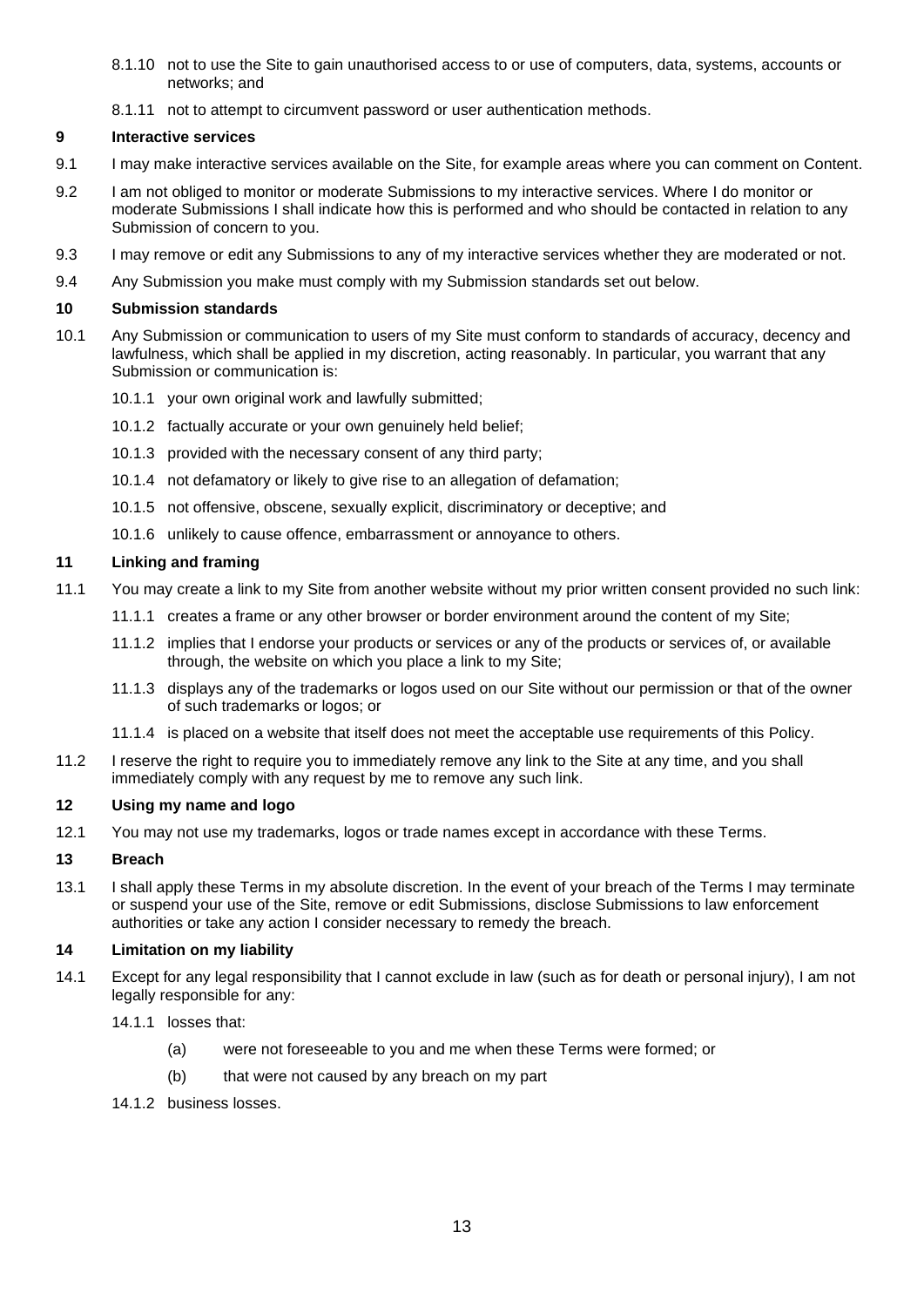## <span id="page-13-0"></span>**15 Variation**

No changes to these Terms are valid or have any effect unless agreed by me in writing. I reserve the right to vary these Terms from time to time. My updated terms will be displayed on the Site and by continuing to use and access the Site following such changes, you agree to be bound by any variation made by me. It is your responsibility to check these Terms from time to time to verify such variations.

## **16 Disputes**

- 16.1 I shall try to resolve any disputes with you quickly and efficiently.
- 16.2 If you are unhappy with me please contact me as soon as possible to let me know.
- 16.3 If you want to take court proceedings, courts of England and Wales will have exclusive jurisdiction in relation to these Terms.
- 16.4 The laws of England and Wales will apply to these Terms.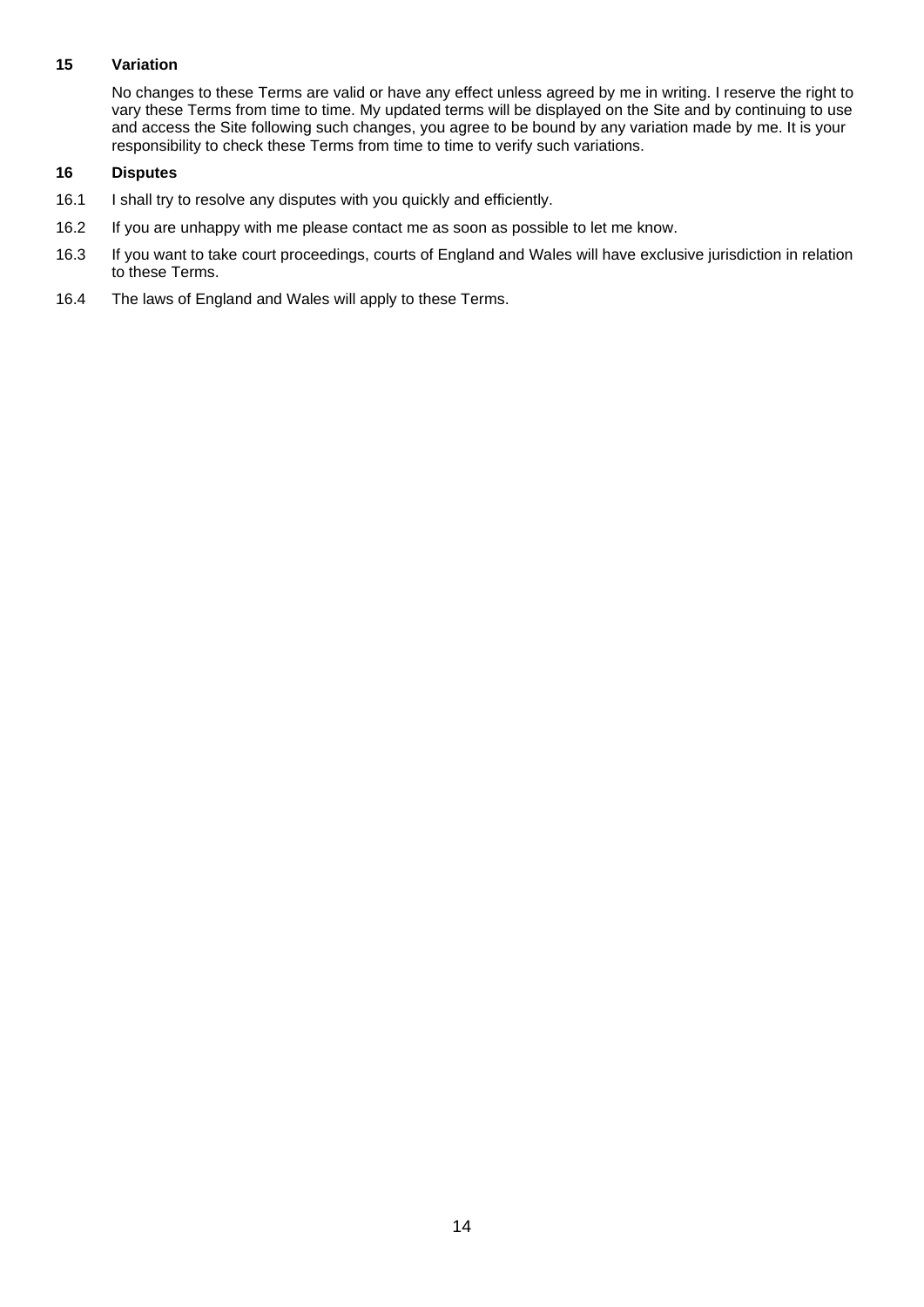# Cookie Policy

Our website uses cookies to distinguish you from other users of our website. This helps us to provide you with a good experience when you browse our website and also allows us to improve our site.

A cookie is a small text file which is placed onto your computer (or other electronic device) when you access our website.

### **We use cookies on this website to:**

recognise you whenever you visit this website (this speeds up your access to the website as you do not have to log in each time);

obtain information about your preferences, online movements and use of the internet;

carry out research and statistical analysis to help improve our content , products and services and to help us better understand our visitor requirements and interests;

target our marketing and advertising campaigns more effectively by providing interest-based advertisements that are personalised to your interests; and

make your online experience more efficient and enjoyable.

The information we obtain from our use of cookies will not usually contain your personal data. Although we may obtain information about your computer or other electronic device such as your IP address, your browser and/or other internet log information, this will not usually identify you personally. In certain circumstances we may collect personal information about you—but only where you voluntarily provide it (eg by completing an online form).

## **We use the following types of cookies:**

Strictly necessary cookies. These are cookies that are required for the operation of our website.

Analytical or performance cookies. These allow us to recognise and count the number of visitors and to see how visitors move around our website when they are using it. This helps us to improve the way our website works, for example, by ensuring that users are finding what they are looking for easily.

• Functionality cookies. These are used to recognise you when you return to our website. This enables us to personalise our content for you, greet you by name and remember your preferences (for example, your choice of language or region).

• Targeting cookies. These cookies record your visit to our website, the pages you have visited and the links you have followed. We will use this information to make our website and the advertising displayed on it more relevant to your interests.

Apart from in the case of strictly necessary cookies, we will need your consent in order to use cookies on this website.

## **First and third party cookies**

First party cookies are cookies set by our website. Third party cookies are cookies on our website that are set by another website, such as where we have adverts on our website or use Facebook pixels so that we can show you relevant content from us when you are on Facebook.

We use the following cookies.

## • **More detail about our cookies**

The table below provides more information about the cookies we use and why:

| Cookie preference | civicCookieControl | This cookie is used to remember a user's choice<br>about cookies on our website. Where users have<br>previously indicated a preference, that user's<br>preference will be stored in this cookie. |
|-------------------|--------------------|--------------------------------------------------------------------------------------------------------------------------------------------------------------------------------------------------|
|                   |                    |                                                                                                                                                                                                  |